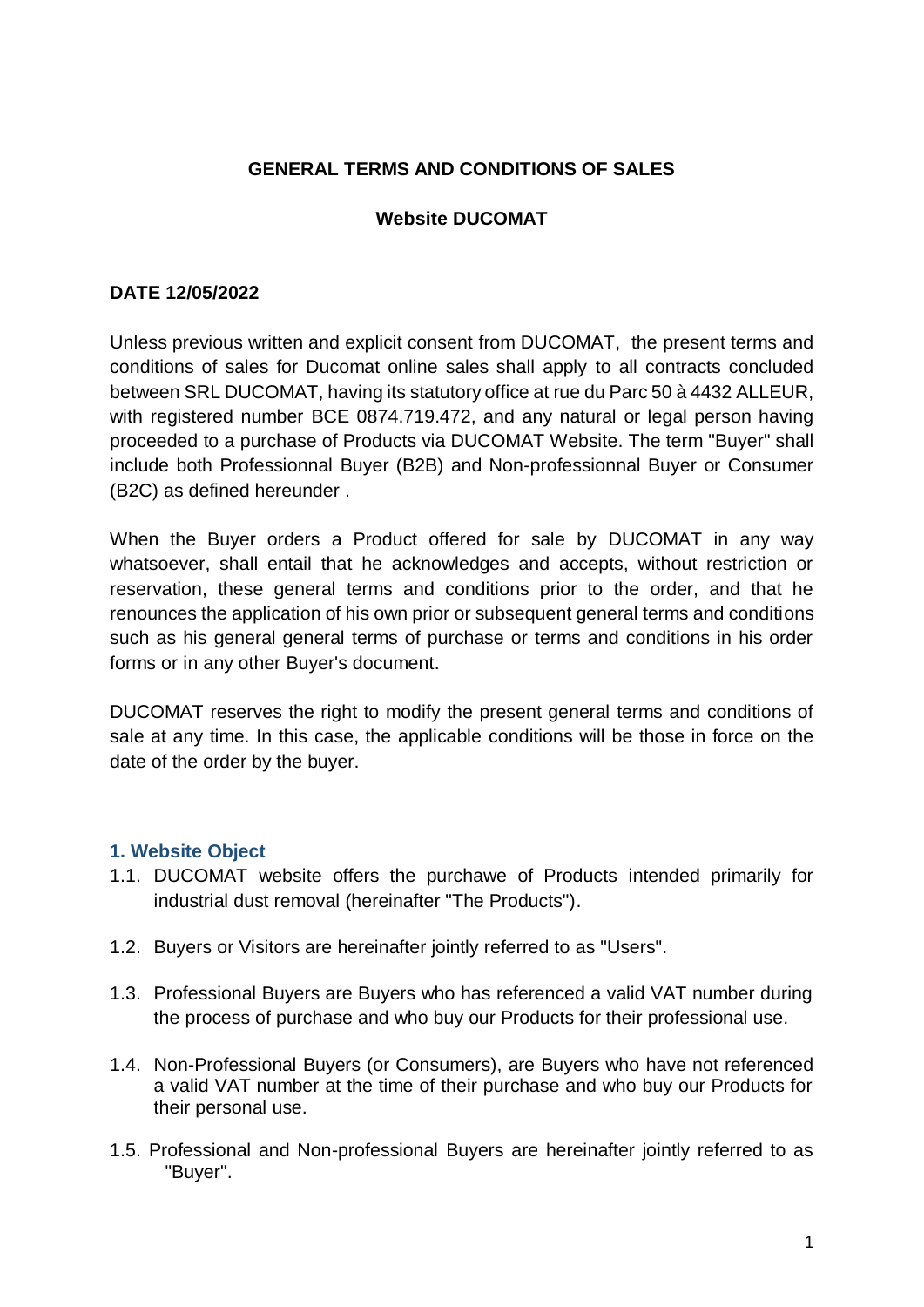1.6.. The site is freely accessible to any User.

# **2. Products specifications**

- 2.1. The products and services offered are those listed in the catalog published on DUCOMAT website.
- 2.2. These products and services are offered within the limits of available products stocks. Each product is accompanied by a description.
- 2.3. Photos in any catalog are as accurate as possible but we cannot guarantee a perfect match with the product offered, particularly with regard to colors.
- 2.4. All the information indicated on our site is given for information and general indication purpose only and is likely to change over time. DUCOMAT cannot be held responsible for omissions, inaccuracies and deficiencies in the update, whether by itself or by the third party partners who provide the relevant information. Furthermore, the information on the site shall not be considered as complete and exhaustive. They are subjected to modifications from time to time.
- 2.5. The dimensions, prices, characteristics, performances, photographies, colors, and other data relating to the Products available on our Site or advertisements are general indications.
- 2.6. DUCOMAT cannot be held responsible for any minor discrepancies that do not affect the essential characteristics of the products.

# **3. Conditions of Use**

By using our Site, you agree:

• to use the Site or its Services only for the purposes authorized by (a) the present terms and Conditions of Use (b) the General Conditions of Sale of DUCOMAT and (c) any law, any regulation or any practice or directive generally accepted in your territory;

• not to disrupt or interfere with the security of, or engage in any other form of abuse of the Site, or any of the DUCOMAT services, system resources, accounts, servers or networks connected to or accessible through the Site or related or linked websites;

- not to create or use a false identity on this site;
- not to attempt to obtain unauthorized access to the Site;

• not to infringe the intellectual property rights of DUCOMAT or any third parties IP;

• not to reproduce on any medium whatsoever, all or part of the content of the Site without the previous and express authorization of DUCOMAT;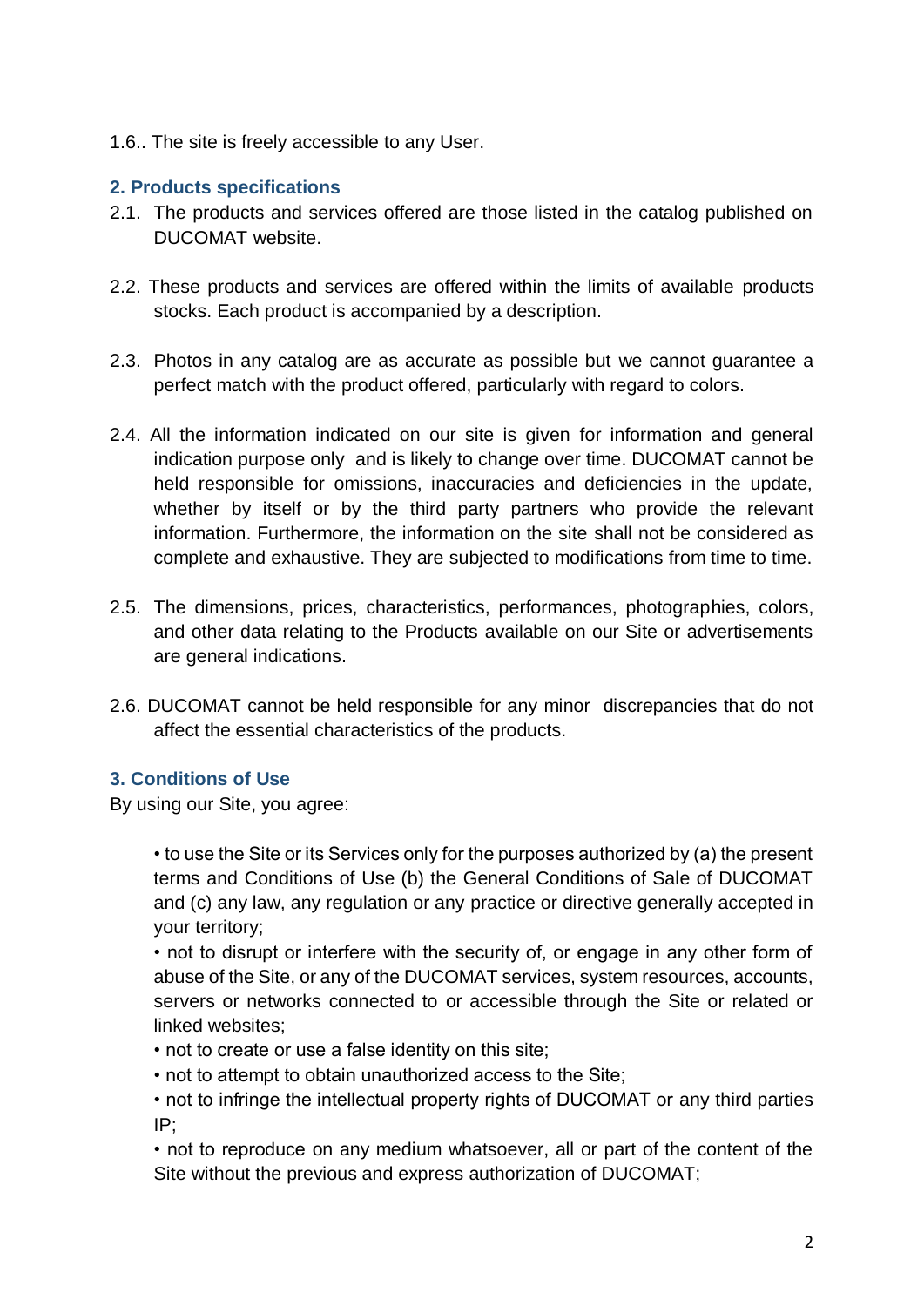• not to use the personal data to which you may have access via our Site to distribute unsolicited messages via e-mail or engage in other form of spamming, for any commercial or non-commercial purpose, or in any other way not permitted;

• not to upload, send, transmit by e-mail or in any other way any content that is illegal, harmful, threatening, abusive, constituting harassment, defamatory, vulgar, obscene, pornographic, threatening the privacy of others , hateful, racist, or otherwise inlawful.

- 3.2. In addition, you agree that you are solely responsible for the actions and communications undertaken or transmitted through the Site when purchasing a Product. You thus guarantee, at all times, the truthfulness and accuracy of any information you provide on the Site.
- 3.3. You agree to indemnify, defend and hold harmless DUCOMAT, its directors, employees, representatives and suppliers, as well as all any DUCOMAT third party partners against all possible losses, expenses, claims and costs , including attorneys' fees arising from any breach by you of these General terms and conditions.

#### **4. Price and payment conditions**

- 4.1. The price and rate applicable to the order are those in force at the time your order is placed. Ducomat reserves the right ot modify its prices at any time, beeing understood, however, that the price in force at the day of the order will be the only price applicable to the Buyer.
- 4.3. The prices indicated on our Site include the costs of processing order but do not include shipping costs. These costs will be indicated separately upon finalization of your order on your order summary page.
- 4.4. The prices are quoted in Euros, exclusive of customs duties and all kind of taxes which must be paid in addition by the Buyer.

# 4.5. *Payment conditions:*

We provide you several payment solutions. You can pay using the following payment methods:

Visa - Maestro - Sofort - Mastercard - Belfius NetBanking - KBC/CBC Online - Bancontact - Giropay

We collaborate with Worldline Financial Solutions NV/SA, for all payment solutions, which is an electronic money Company with its registered office at Da Vincilaan, 3 1930 Zaventem - Belgium and which is placed under the supervision and control of the National Bank of Belgium.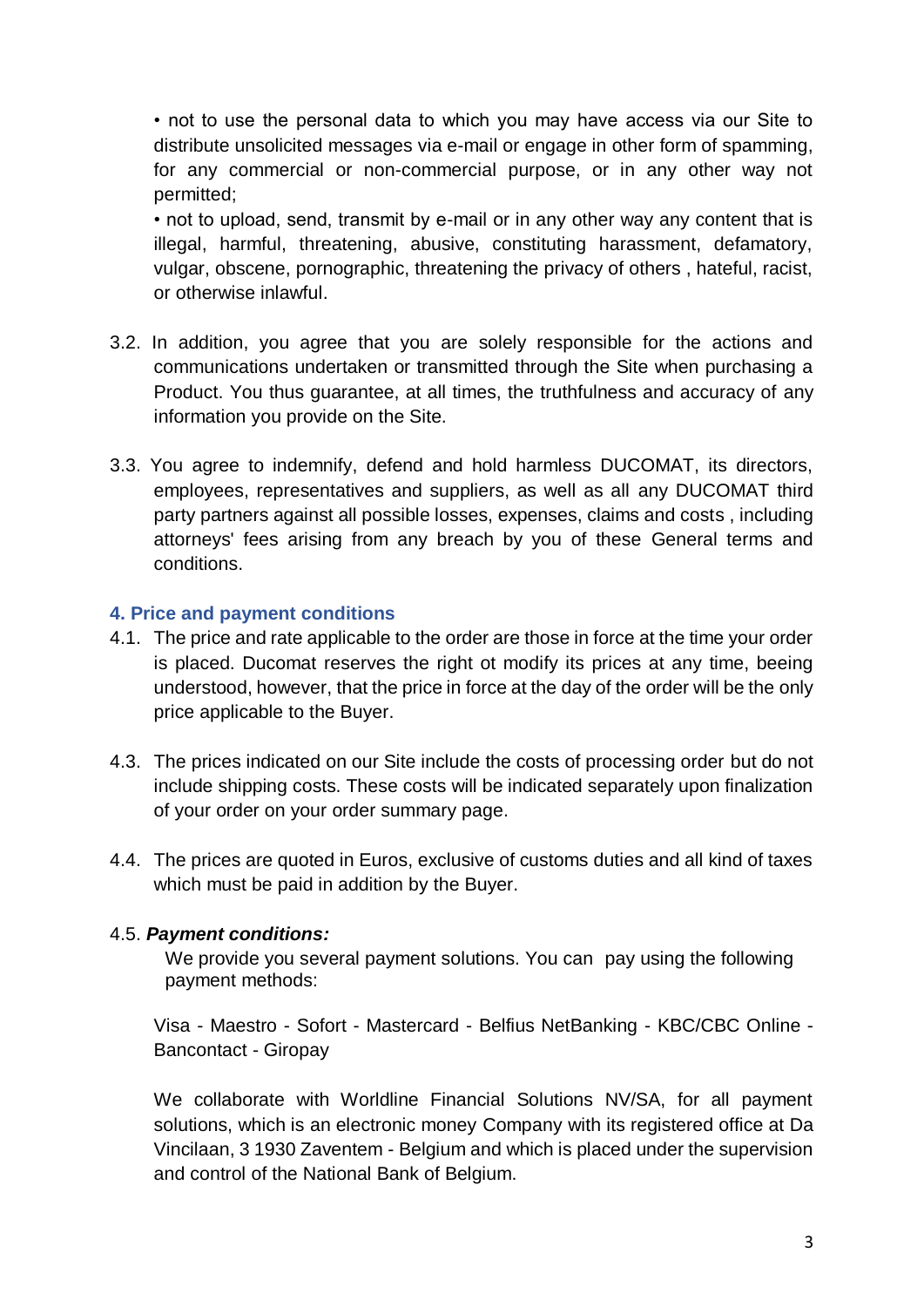In case payment is processed by Bancontact, your payment is made in your own Internet banking environment.

DUCOMAT will not store any Account Data on any medium whatsoever, except with the Buyer's specific written consent, and it will act at all times in compliance with the PCI-DSS standard for all matters relating to Authentication Data Sensitive.

# 4.6. **All transactions made with credit and debit cards are charged at the time of purchase.**

# **5. Openning an account**

The purchase of a Product on our Site implies the opening of an account. To open an account, all you have to do is to mention a valid email address and reference a password.

# **6. How to place an order?**

- 6.1. **Quality of buyer:** The Buyers will be Professional Buyers or Consumers as defined above. The Buyer must be at least 18 years old and have legal capacity. In the event that he does not meet the minimum legal age, he must have parental authorization allowing him to place an order on our Site. The Buyer also undertakes to transmit to DUCOMAT via its Website, complete and accurate personal information necessary for the delivery of the Products and for invoicing. This information will be processed in accordance with our Privacy Policy displayed on our Site.
- 6.2. DUCOMAT reserves the right to ask the Buyer for any additional information or justification relating to his age. In the event of inaccurate or erroneous information, DUCOMAT cannot be held responsible in case of inhability to deliver the products ordered.
- 6.3. **Purchasing process:** If you wish to purchase one or more product(s) listed on our Site, you can directly view the products on our Site and must select each product you wish to purchase and add it to your basket. When you have selected all the products you want to buy, you can confirm the contents of your basket and place the order. Prior to this, you will need to complete the billing and delivery data and provide us with an address, your surname, first name, company name (if applicable), a valid e-mail address and, if applicable, a valid VAT number.
- 6.4. As soon as your basket is validated, you will be redirected to a summary page that will display the details of the products in your basket, their price and the shipping conditions. You will have a detail of the shipping costs related to your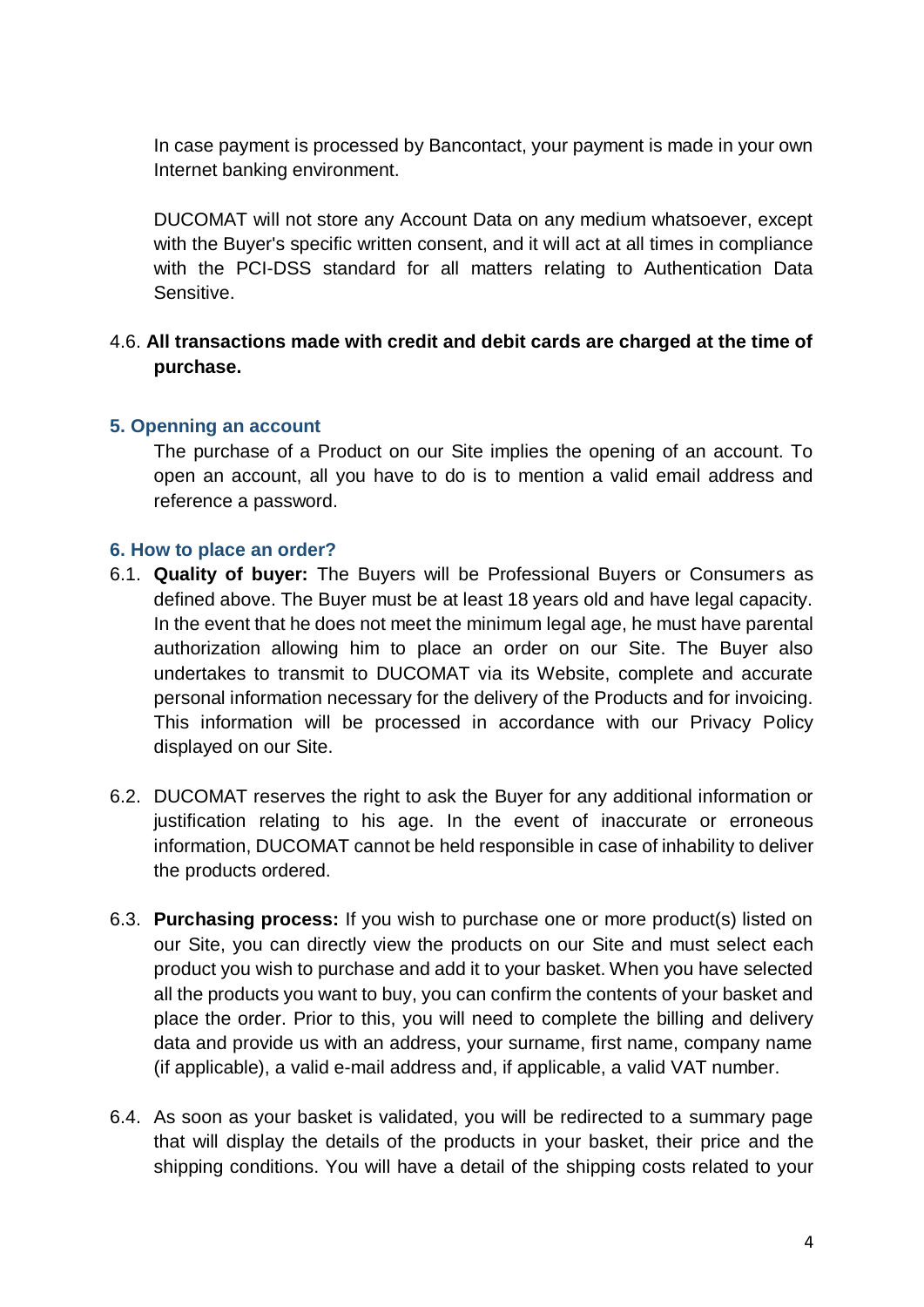order. You will then choose the delivery options, if any, as well as the payment methods that suit you best.

- 6.5. At the end of this summary page, there is a purchase button where it will be specified "Purchase with payment obligation". You must click on this button to confirm and place your order after having previously checked the following boxes: 1) I have read and I accept the general conditions of sale 2) I have read and I accept Ducomat privacy policy.
- 6.6. After placing your order, we will send you a confirmation message which will contain the data of your order. You will also receive a message when your order is send out.
- 6.7. You agree to receive ectronic invoices for your purchases. Electronic invoices will be sent to your e-mail address referenced during your purchase process.
- 6.8. DUCOMAT will be entitled to refuse any order from a customer with whom there is a dispute relating to the payment of a previous order.
- 6.9 You can cancel physical items or orders that haven't entered the shipping process yet.

To cancel items or orders:

- 1. Go to your Orders page
- 2. select the order you want to cancel by clicking on the box next to your item you want cancel. To cancel the entire order, select all of the items.
- 3. select cancel selected items in this order when finished

After submitting the cancellation, you'll receive a confirmation message.

Refer to the following instructions if you can not cancel your order.

If you do not see **Cancel items** besides the order you want to cancel **or if cancel items or order is not available**, DUCOMAT may have already shipped it. In such case, go to Go to Your Orders page and select **Track package**, and then **Cancel this delivery**.

- If this option is not available, you can still refused the item/parcel based on your right of withdrawal or return it using our withdrawal form.

#### **7. Delivery Policy and Delivery Charges**

7.1 We use several carriers depending on the nature of the products ordered and the destination (Bpost, UPS, DPD, Geodis, Daxer etc.). The delivery price is at least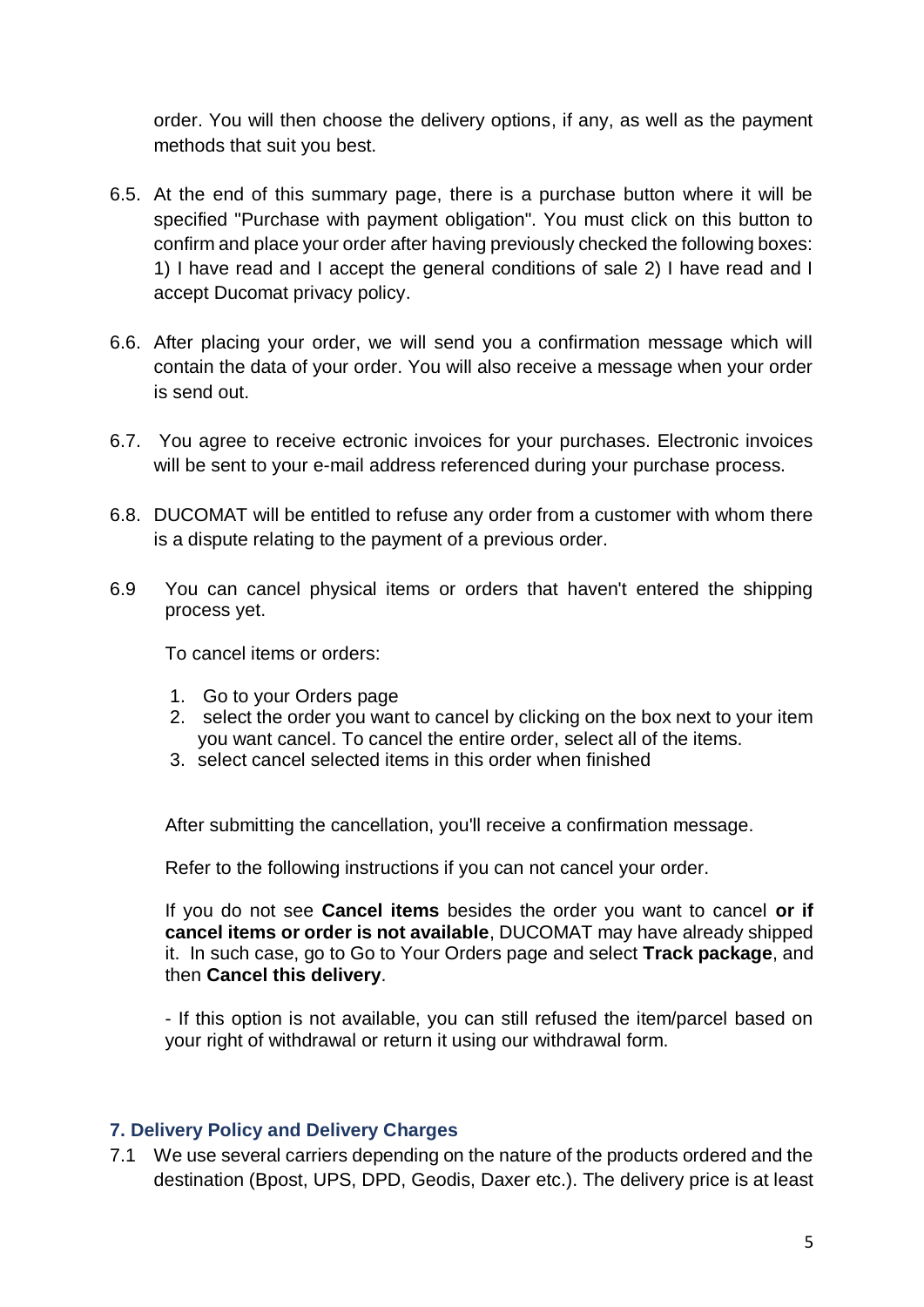30 euros. The total amount of the delivery costs depends on the destination, the volume of the products ordered and the value of the products ordered. The delivery costs include the packaging costs for the transport considered.

- 7.2. Territories: We can deliver the products to the following destinations: Germany, Austria, Luxembourg, Belgium, Denmark, France, Monaco, Netherlands.
- 7.3. In the event of withdrawal, the costs of returning the Product(s) are payable by the Buyer (see article 14 below).
- 7.4. DUCOMAT undertakes to deliver or make available the Products and the Buyer to take delivery of the Products at the place and within the time limits specified in the order. The Buyer undertakes to notify DUCOMAT or the carrier of any difficulty of access during its delivery or alternative delivery locations if he is not present at the time of delivery.
- 7.5. If delivery cannot take place, or if the Buyer refuses delivery, the package will be returned to DUCOMAT and the Buyer will be refunded within 15 days of receipt of the package by DUCOMAT.
- 7.6. DUCOMAT cannot be held responsible for the proper performance of the obligations of its external carriers, without prejudice to the rights that the consumer may have under the Belgian Code of Economic Law.
- 7.7. Deliveries are made to the address indicated in the order. The delivery period begins upon receipt of full payment. In the event of damage during transport, a motivated protest must be formulated before the carrier within 3 days of delivery.

# **8. VAT**

# *8.1. Invoicing within European Union or Belgium*

- 8.1.1. VAT tax is due for all Buyers registered for VAT and which have their registered office in Belgium.
- 8.1.2. All prices invoiced are excluding belgian VAT tax only if the Buyer is registered for VAT in an EEC country other than Belgium, he provides a valid VAT number and the products are shipped outside Belgium. Buyer shall declare this import with the competent authorities in order to comply with the fiscal regulations of his country. Buyer shall be responsible for paying all applicable local taxes on the products.
- 8.1.3. 21% VAT (taxes) will be charged for Buyers within the European Union without a valid VAT registration number or if DUCOMAT has not received sufficient proof of shipping products outside Belgium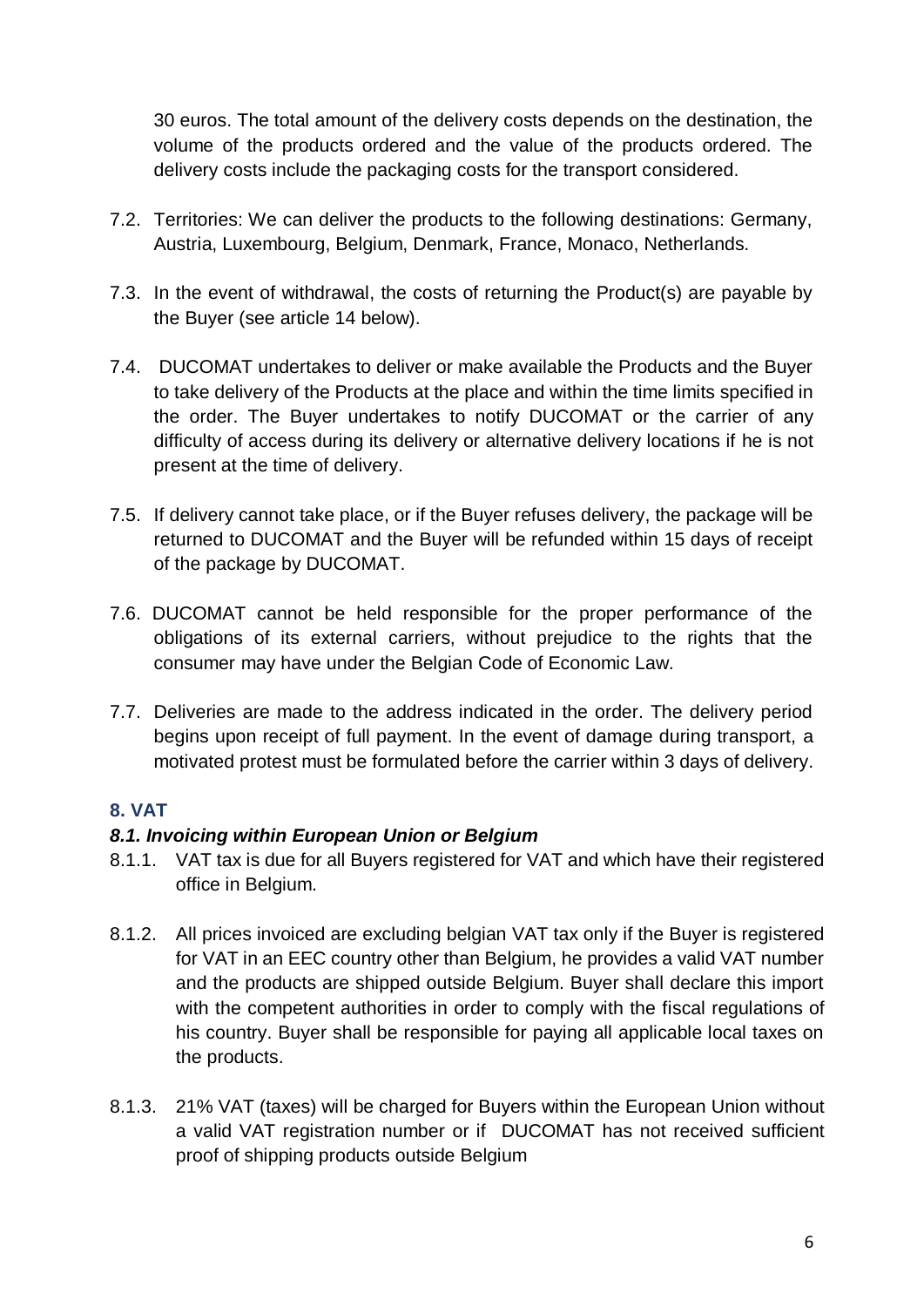# *8.2. Invoicing outside European Union*

- 8.2.1. For all delivery outside European Union, invoices shall be VAT excluded.
- 8.2.2. Should an order be exported outside European Union, the Buyer is to be the importer of record.
- 8.2.3. Duties or other local taxes, import fees, or state taxes may be payable depending on the geographic zone that Buyer have chosen. These charges and fees are not the responsibility of DUCOMAT. All declarations and payments to the corresponding authorities and organisations are the Buyer's full responsibility. DUCOMAT advise their customers to ask for information about these issues from their local authorities.

#### **9. Transport and Freight**

- 9.1. Unless otherwise specified in the specific conditions of DUCOMAT, delivery shall be **CPT (Carriage paid to - address of the Buyer)** - Incoterms CCI 2020 or the most recent CCI Incoterms in force at the time the order is placed. The risks pass from DUCOMAT to the Buyer as soon as the products are handed over to the DUCOMAT Carrier.
- 9.2. Unless otherwise specified in the Contract, DUCOMAT shall be solely liable for making all transport arrangements for the shipment and delivery of the Products in accordance with the requirements of the Contract.
- 9.3. The Buyer must explicitly report any difficulties of access or passage the carrier may meet and shall measure access points for the delivery. All additional costs incurred for the renting of lift shall be beared by the Buyer and will be invoiced by the carrier to the Buyer.

#### **10. Delivery times**

- 10.1.Unless there is an express guarantee given in the special conditions of DUCOMAT, the delivery times mentioned in the said special conditions are not strict deadlines.
- 10.2. Delivery times are given for information only.
- 10.3. No delay in delivery may give rise to termination by the Buyer of the sales contract or to the payment of any damages by DUCOMAT.

# **11. Availability**

11.1.Our Products offerings and prices are valid as long as supplies available. If a product is unavailable after ordering, you will be informed by e-mail or by phone about the expected availability date as soon as possible or you will be entitled to cancel your order.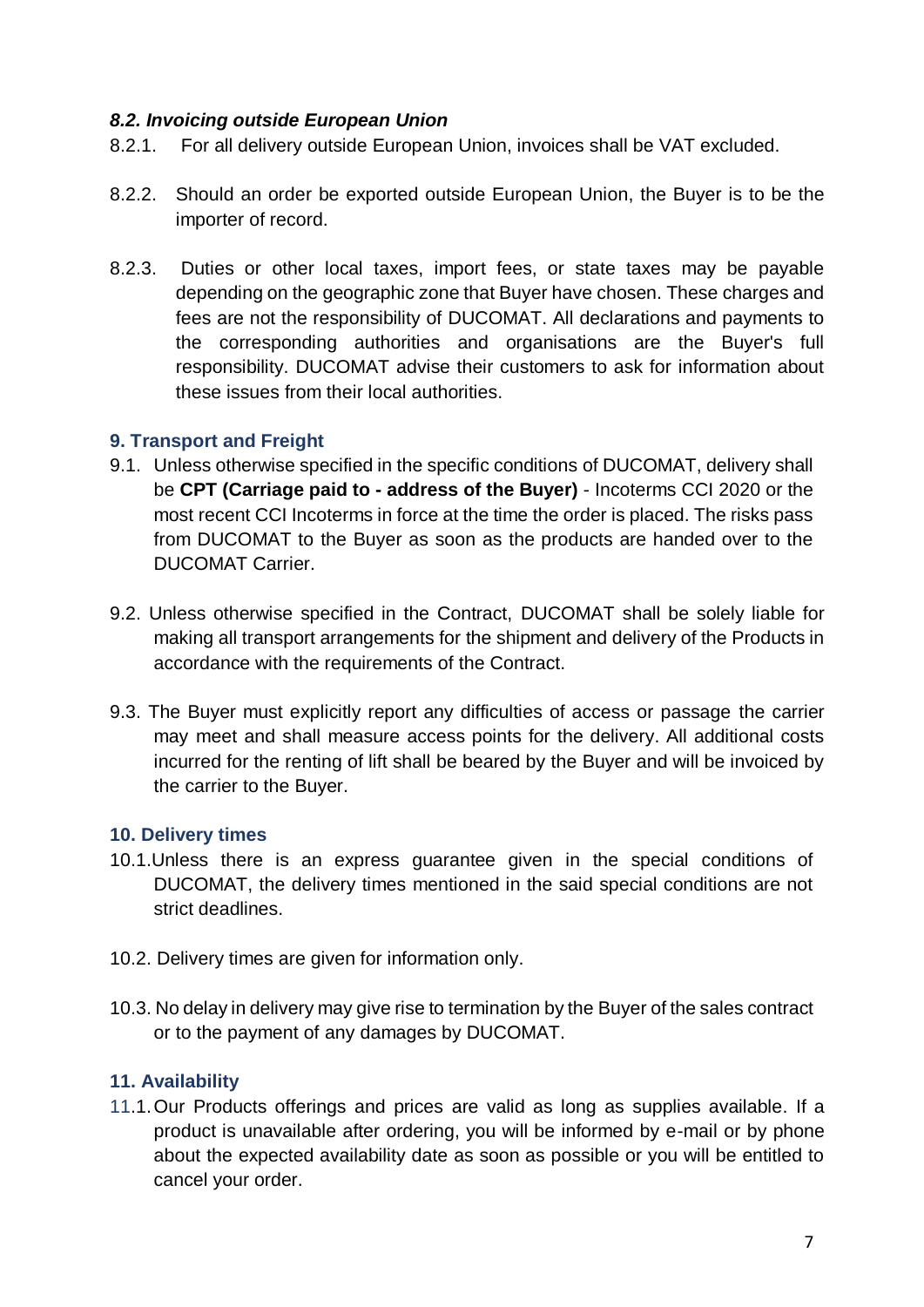- 11.2. DUCOMAT has the right to refuse to sell its products based on the unavailability or insufficiency of stocks, or for any other legitimate reason, and retains the right to make partial deliveries.
- 11.3. DUCOMAT shall not be liable for a lack of stock or the unavailability of products.

#### **12. Retention of Ownership**

- 12.1. The Products delivered shall remain the property of DUCOMAT until the price has been paid in full.
- 12.2. In the absence of payment at the agreed time, return of the Products can be required ipso jure and without prior formal notice. Until full payment of the price, the Buyer undertakes to separate the Products sold and to ensure that they remain easily identifiable by DUCOMAT as relating to the Contract of Sale.
- 12.3. The Buyer shall bear all risks the Products might suffer or cause from the time of their delivery according to the Incoterm of the Contract and he shall take all measures to preserve all DUCOMAT rights of ownership. From the time of entering into the Contract, he undertakes to subscribe the necessary insurance policies.
- 12.4. Partial payments remain transferred as compensation for the prejudice resulting from non performance of the Contract of sale, and in particular, the prejudice resulting from the disappearance of or damage to the Products, without prejudice to the right for DUCOMAT to claim other damages for compensation in full for the prejudice suffered.

#### **13. Import document, authorization and other legal requirements**

The Buyer shall be responsible for obtaining any export license required with respect to the Product sold or delivered to the Buyer under the Contract. The Buyer should consult the relevant local laws and regulations to check any restriction that might apply to the relevant Product and its use.

#### **14. Right of withdrawal of 14 days (B2C) and exceptions**

- 14.1. Unless one of the exceptions listed below is applicable, you can withdraw from your order without giving any reason within 14 days running from the date on which you, or a third party designated by you (other than the carrier), has taken physical possession of the Products purchased (or of the last good, batch or part if the contract relates to the delivery of several goods or several batches delivered separately).
- 14.2. This right of withdrawal applies only to Products purchased on our site, unused and uninstalled.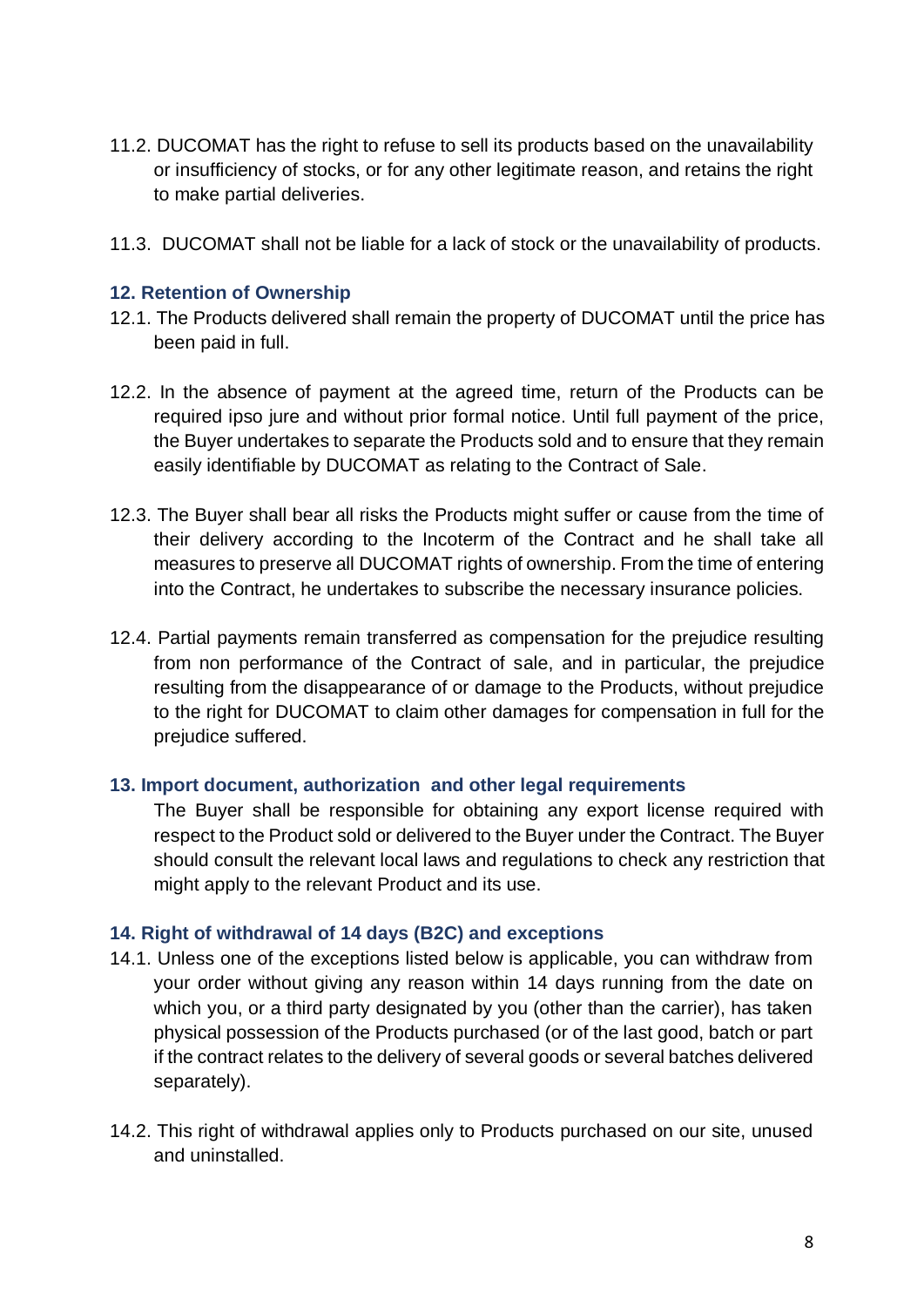- 14.4. To exercise your right of withdrawal, you must notify us by e-mail or post of your decision to withdraw from your order. You can submit your request online in accordance with these instructions and form that we make available to you (use the form available on our Site) or simply by mail.
- 14.5. To meet the withdrawal deadline, simply submit your withdrawal request before the 14-day period expires and return your product to:

SRL DUCOMAT, head office rue du Parc 50 at 4432 ALLEUR - BELGIUM - BCE 0874.719.472,

email address: info@ducomat.be

# **Exception to the right of withdrawal:**

14.6. Professional Buyers do not have the right of withdrawal. The right of withdrawal does not apply to tailor-made product.

#### **15. Consequences of withdrawal**

- 15.1. We will refund all payments we have received from you, including standard delivery charges (i.e. the cheapest delivery we offer) no later than 14 days from receipt of the returned Product. Delivery costs will only be refunded if your entire order is subject to withdrawal. In case of return of part of your order, only the price of the returned Products will be refunded. The return costs are your responsibility.
- 15.2. We will use the same means of payment as you used when placing your initial order, unless you expressly agree to a different means. In any event, this reimbursement will not incur any additional costs for you. However, we may withhold reimbursement until we have received the product(s).
- 15.3. The return of the Product(s) must be made by the Buyer within fourteen (14) days following the communication of his decision to withdraw from his order. The Buyer will choose the carrier of his choice adapted to the products ordered.
- 15.4. The Product(s) must imperatively be returned in their original condition(s) and packaging.
- 15.5. Any damage to the returned Product resulting from handling by the Buyer will result in non-refund of the Products.
- 15.6. You must bear the direct cost of returning the product(s). You will be responsible for the depreciation of the value of the product(s) resulting from manipulations (other than those necessary to establish the nature and characteristics of this product(s).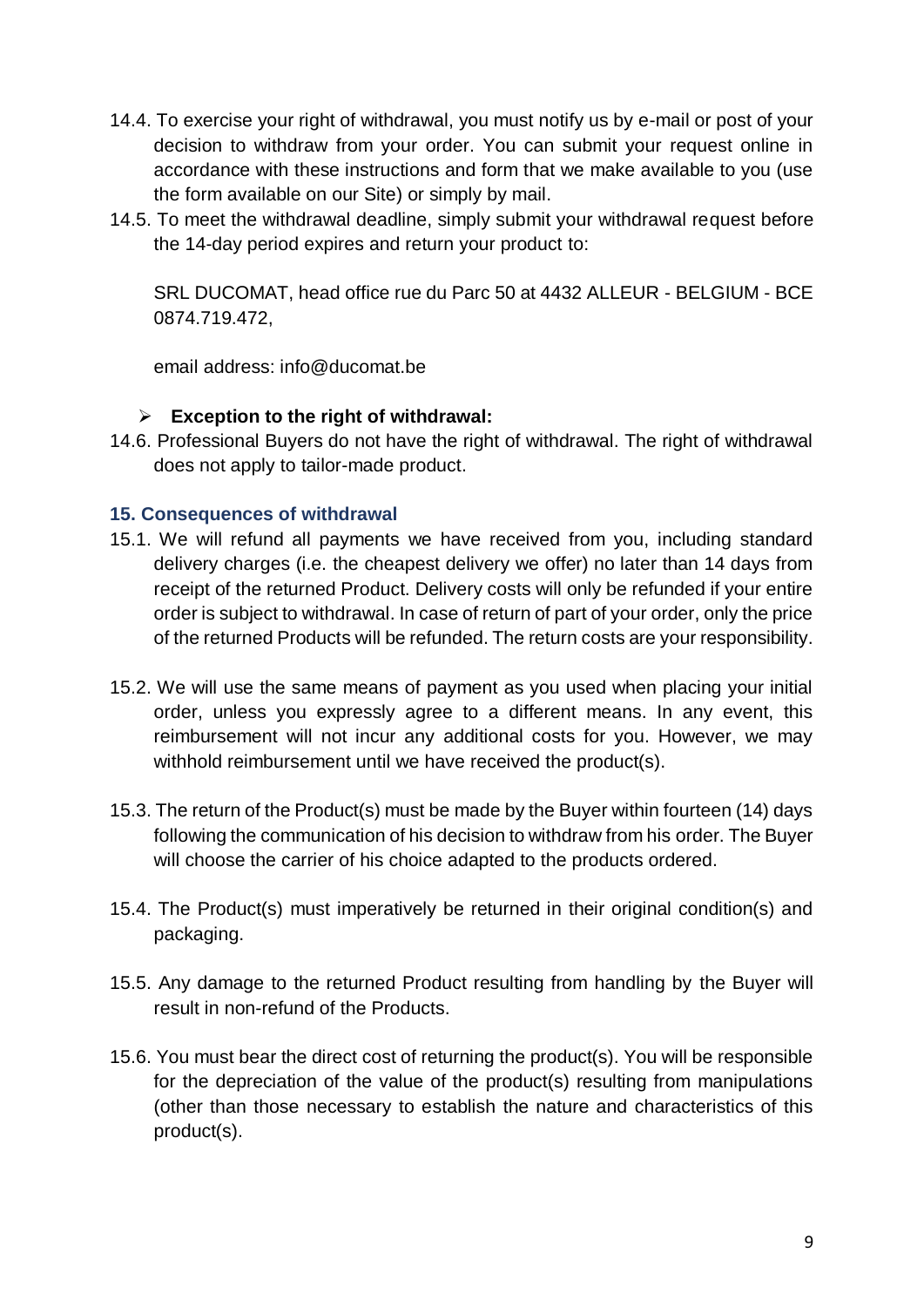15.7. The risks associated with the return of a Product(s) are the sole responsibility of the Buyer.

# **16. Legal guarantee of conformity ("Non-Professional" Buyer - B2C)**

- 16.1.DUCOMAT guarantees that the Products, including their packaging or wrapping, comply with the contractual specifications and the official standards announced on the Site or in the documentation, that they are suitable for the uses expressly indicated in the Contract, that these Products are of good quality, free from faults and defects in raw materials and workmanship under normal use.
- 16.2. As a Non-professional Buyer of our Products (Consumer), you benefit from the guarantee on consumer goods provided for by European Directive 1999/44 (transposed in Belgium by the law of 1 September 2004 relating to the protection of consumers in the event of sale consumer goods), also known as the "conformity guarantee", which protects consumers when the products they buy contain a lack of conformity as well as the guarantee against hidden defects (hidden defects of product sold which render it unfit for the use for which it is intended, or which so diminish this use that the buyer would not have acquired it, or would have given only a lower price for it, if he had known about them) of the product and in compliance with the conditions laid down by law.
- 16.3. The lack of conformity occurs when it does not correspond to the description given on our Site or if it does not fit for purposes for which goods of that nature are generally put.

# **What are the conditions to benefit from it?**

16.4.The legal guarantee of conformity benefits to all consumers residing in the European Union and they can benefit from it if the professional seller deliver a product with a lack of conformity.

# **What are your rights?**

- 16.5. If the product you have purchased on our Site has a defect covered by the present conformity guarantee, you have the right to obtain, free of charge, a replacement of the product by us. You also have the right to obtain a price reduction or the termination of the contract in the following cases:
	- (a) replacement of the product is not possible;
	- (b) the replacement cannot be implemented within a reasonable time; Where

(c) the replacement cannot be implemented without major inconvenience for the consumer.

16.6. Please note that a minor defect for which replacement is not possible or excessively expensive does not entitle you to the termination of the contract.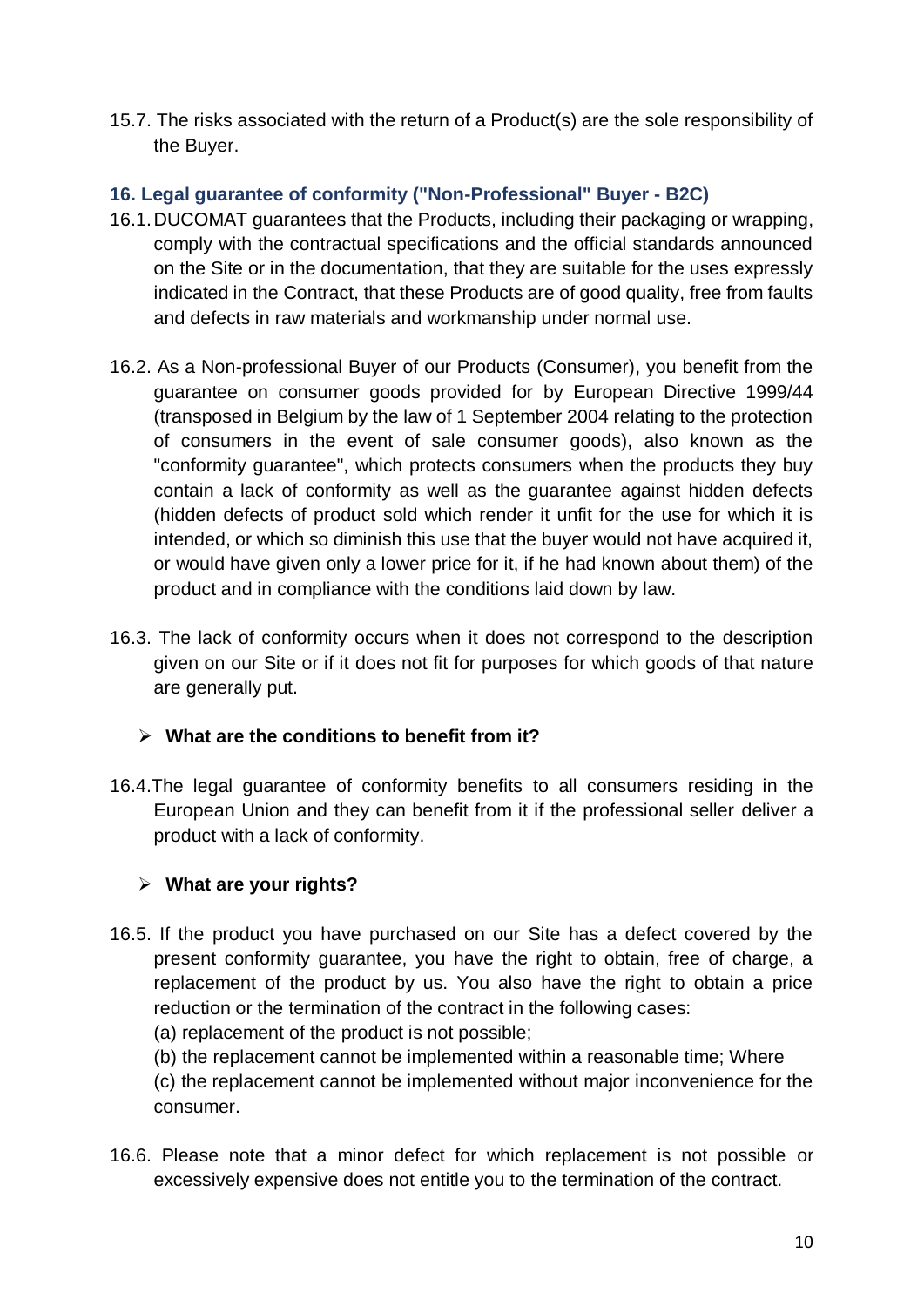# **What is the duration of the legal guarantee of conformity?**

16.7. You benefit from a legal guarantee for two years following the delivery of your Product ordered. You will therefore need to prove the proof of purchase of your product in order to benefit from it. In addition, you will be required to notify us the lack of conformity as soon as possible from the date of the detection of the lack of conformity.

# **Exclusions from the legal guarantee of conformity**

16.8. Are expressely excluded from the present warranty:

- damage to the Product resulting from its normal wear and tear with regard to its nature, its function or composition;

- Products which have not been used in accordance with the recommendations of use or which have been used too intensively;

- any defects in the Product that may result from poor storage, conservation, or lack of maintenance, non-compliance with maintenance and upkeep instructions, damage caused by external objects, external events such as accidents, shocks, fires, exposure to the sun, bad weather, acts of vandalism, water damage, natural or artificial light (in the event of discoloration).

16.9. Unless otherwise stipulated, no action for non-conformity may be initiated by the Buyer, by legal or arbitration, more than 24 months after the arrival of the Products at their destination. Furthermore, any action resulting from hidden defects cannot be brought more than 20 days after the discovery of the hidden defect.

# **17. Guarantee of conformity ("Professional" Buyer)**

- 17.1.DUCOMAT guarantees that the Products, including their wrapping and packaging, comply with the contractual specifications and the official standards announced on the Site or in the documentation, that they are suitable for the uses expressly indicated in the Contract, that these Products are of good quality, free from faults and defects in raw materials and workmanship under normal use.
- 17.2. DUCOMAT does not recognize any other express or implicit guarantee on the Products, including, but without limitation, the guarantees of results, performance, the suitability of the product for a particular use or the non-violation of intellectual property rights.
- 17.3. DUCOMAT shall not be liable for defects caused by circumstances appearing after the transfer of risk to the Buyer, such as defects due to incorrect installation/use by the Buyer or faulty repair by the Buyer, or alterations made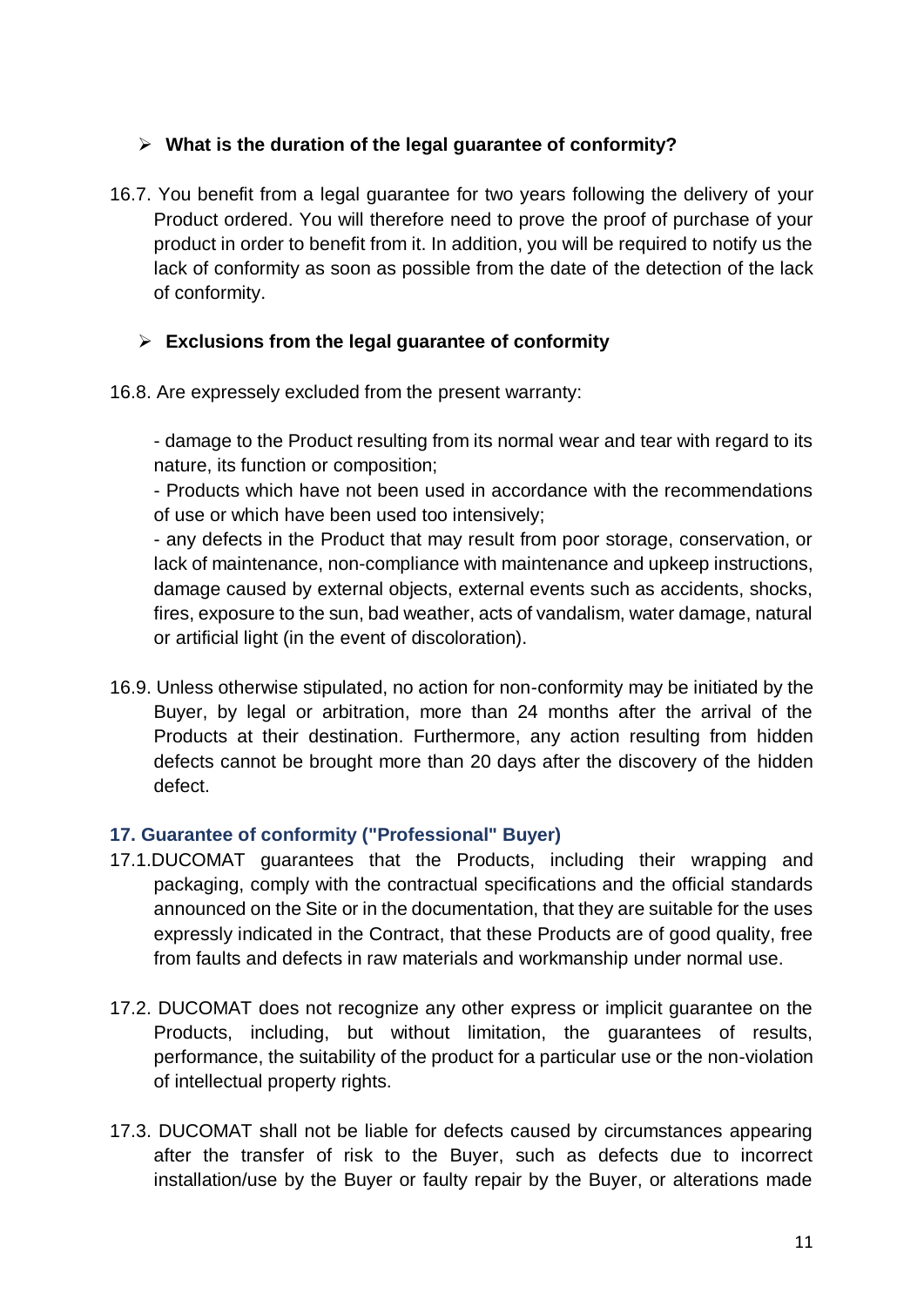without the written consent of DUCOMAT. DUCOMAT will also not be liable for damage resulting from normal use or if the Products delivered do not comply with the legislation of the country of delivery.

- 17.4. In the event of delivery of the Products without installation, the Buyer must examine the Products or have them examined by one of its representatives, within 7 days after the arrival of the Products at their destination.
- 17.5. The Buyer shall notify DUCOMAT, in writing, of any lack of conformity within 7 days of the date on which it has discovered or should have discovered the lack of conformity with enough detail. In any case, the Buyer cannot claim any compensation for lack of conformity if he has not notified DUCOMAT within 12 months from the date of arrival of the Products at destination.
- 17.6. In the event of damage or shortage, the Buyer must also take all measures to safeguard the rights of the parties towards the carrier and the insurer, in particular by formulating within the prescribed time limits and with all the required precision the complaints or reservations towards the maritime and/or other carrier, in accordance with the regulations governing the transport in question.
- 17.7. In the event of minor and usual dispcrepancies between the Products delivered and those agreed with regard to the market concerned or with regard to the business relations between the parties, the Products shall be considered as compliant. In the event that the defect is such that it may cause damage, the Buyer must immediately inform DUCOMAT in writing and cease all use of the Product. The Purchaser must take reasonable measures to minimize the damage and must in this respect act in compliance with the relevant instructions of DUCOMAT.
- 17.8. When the Products does not comply and the Buyer, having notified DUCOMAT of the lack of conformity, in accordance with article 17.5, DUCOMAT may, at its option:

a) either repair the Products at the place where the Products are located, unless DUCOMAT deems it more appropriate that the Products be sent at a destination that DUCOMAT has specified, without any additional cost for the Buyer . b) either replace the Products with compliant Products, at no cost to the Buyer;

If the Buyer has given the notification referred to in clause 17.5. and that no defect for which DUCOMAT is responsible has been identified, DUCOMAT will be entitled to compensation for the costs it has incurred as a result of this notification.

Any return of Products requires the prior agreement of DUCOMAT via email: info@ducomat.be In the absence of a return agreement, the Products will be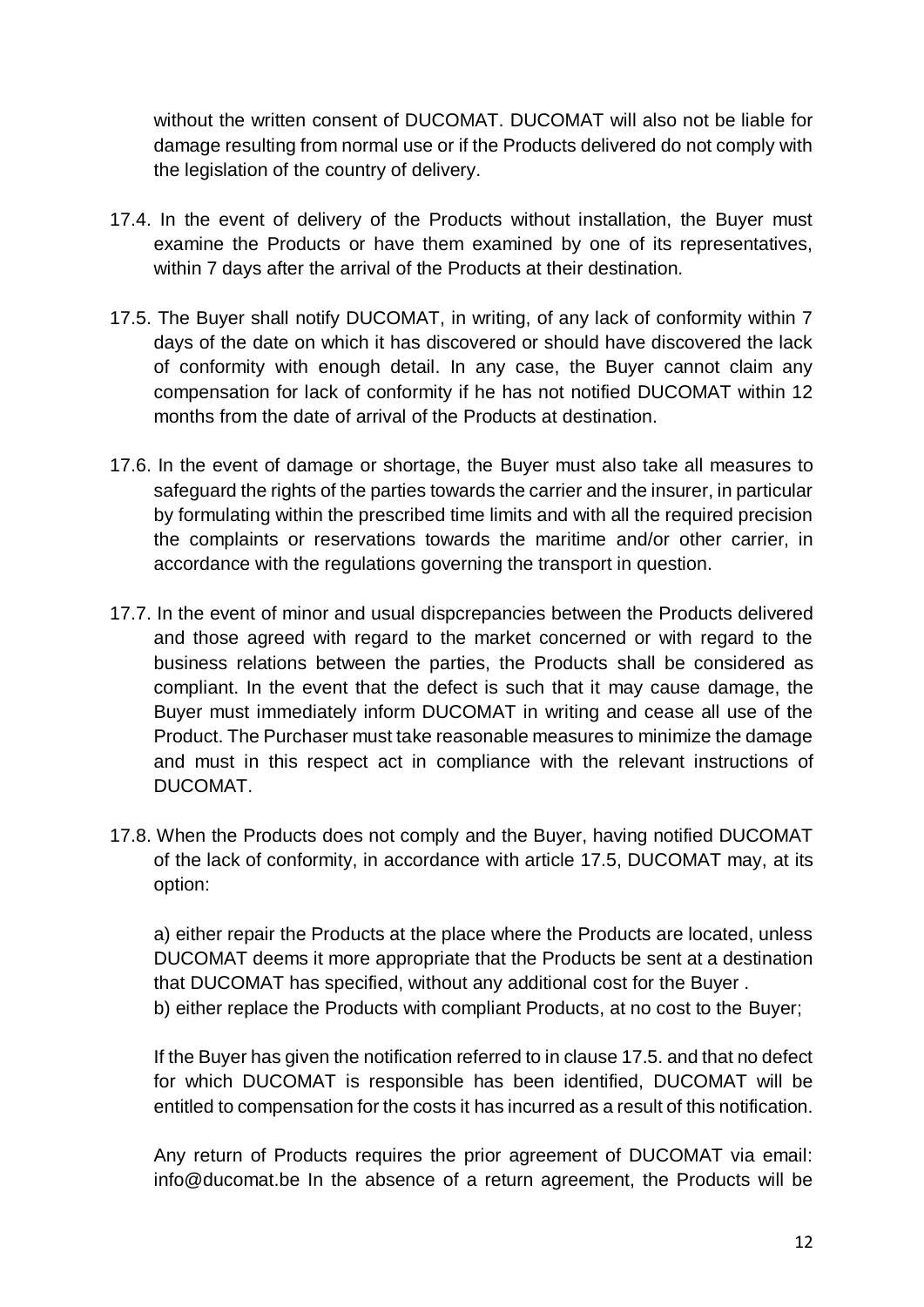returned to you, at your expense, risk and peril, all shipping costs, storage and handling charges being your responsibility.

After obtaining the return agreement from DUCOMAT, the Buyer has a period of fourteen clear days to return defective or non-compliant products to DUCOMAT.

- 17.9. The reparations provided for in Article 17.8 will exclude any other reparation based on non-conformity, including production losses, loss of profit and any other indirect damage.
- 17.10. Are expressely excluded from the present warranty:

- damage to the Product resulting from its normal wear and tear with regard to its nature, its function or composition;

- Products which have not been used in accordance with the recommendations of use or which have been used too intensively;

- any defects in the Product that may result from poor storage, conservation, or lack of maintenance, non-compliance with maintenance and upkeep instructions, damage caused by external objects, external events such as accidents, shocks, fires, exposure to the sun, bad weather, acts of vandalism, water damage, natural or artificial light (in the event of discoloration).

# **18. Limitation of Liability**

- 18.1. Except in case of delivery in Belgium, we decline all responsibility in the event that the Product delivered does not comply with the legislation of the country of destination.
- 18.2. Our responsibility cannot be retained in the event of delay or breach of our contractual obligations if the delay or breach is due to a cause beyond our control: fortuitous event or force majeure event as defined by the applicable law or in case of out of stock Products affecting our suppliers. In addition, it is recalled that our responsibility will not be engaged in the event of minor discrepancies between the photos of the Products, the texts displayed on our Site and the products delivered.
- 18.3. To the fullest extent permitted by law, DUCOMAT is not liable for any damage or accident to persons, damage to property, loss of profits, loss of earnings or any other direct or indirect damage resulting from the negligence of the Buyer in connection with the storage or use of the Products. In any event, if DUCOMAT's liability were to be retained, for any reason whatsoever and for any damage, direct or indirect, regardless of the form of action, whether in contract, tort or otherwise, it will be limited to the amount of the price paid for the Products which are subject of the complaint or to the replacement of these Products.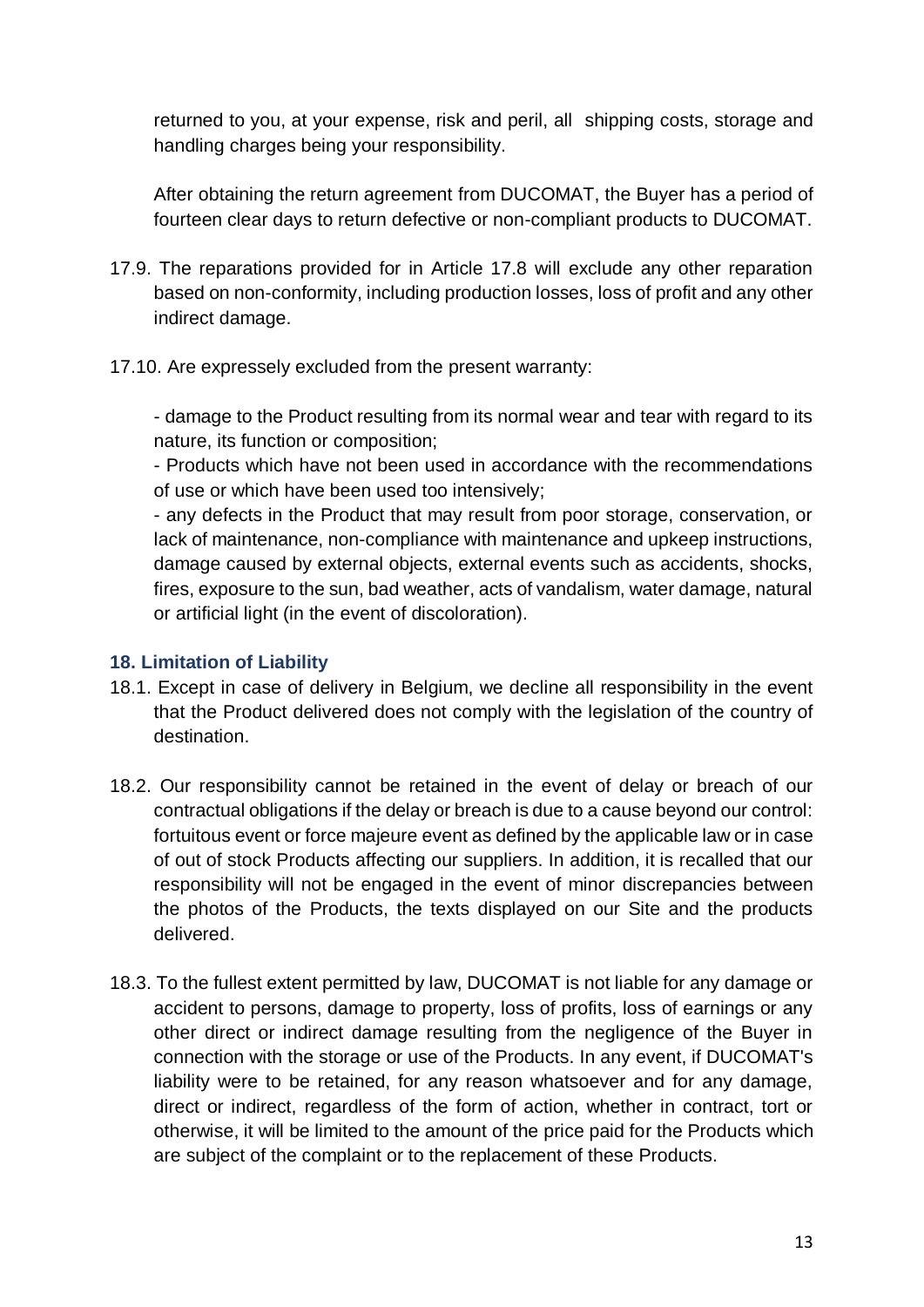- 18.4. Except as otherwise provided and to the maximum extent permitted by law, this Site and all content and information on or relating to it are provided "as is" without warranty of any kind, whether express or implied.
- 18.5. Unless otherwise stipulated, no action for non-compliance may be initiated by the Buyer, by judicial or arbitration action, more than 25 months after the installation of the Products by DUCOMAT or the reception of the Products by the Nonprofessional Buyer and more 12 months after receipt of the Products by the Professional Buyer. Furthermore, any action resulting from latent defects cannot be brought if the defect is not notified within 20 days after the discovery of the defect. It is expressly agreed that after the expiry of the aforementioned period, the Buyer may not invoke the non-conformity of the Products or oppose it in a counterclaim to defend himself on the occasion of an action brought against him by DUCOMAT. for breach of contract.

#### **19. . Wrapping and packaging**

All Products ordered will be adequately packed for transport and storage in accordance with DUCOMAT's usual commercial practices.

#### **20. Intellectual property rights**

- 20.1.The Buyer agrees that DUCOMAT remains the sole owner or licencee of all intellectual property rights on its Products including, among others, copyrights, patent rights, design rights, trademarks, trade secrets, know-how and all other intellectual property rights related to the Products. In particular, the order placed by the Buyer for Products, its execution and the delivery of said Products ordered, does not involve any licence, transfer or assignment of intellectual property rights except a non-transferable, non-exclusive, non-sub licensable, and revokable licence to use the product for the personal use of the Buyer.
- 20.2. DUCOMAT® is a registered Trade mark that belongs to DUCOMAT SRL.
- 20.3. This website as well as all its content, in particular, but without limitation, its layouts, texts, videos, images/photographies of the products, the design and patterns of the products, brands, logos, soundtracks, drawings or models, computer programs, databases etc. (collectively referred to as "the Content") are protected by intellectual property rights and in particular by copyright, trademark law, design and model law, the right of database producers as well as by any other legislation relating to them. You acknowledge that all Content is the exclusive property or licensed to DUCOMAT.
- 20.4. Except as expressly provided in these General terms and conditions, no part of the Site or any Content may be copied, reproduced, republished, downloaded, posted, publicly displayed, encoded, translated, transmitted or broadcast in any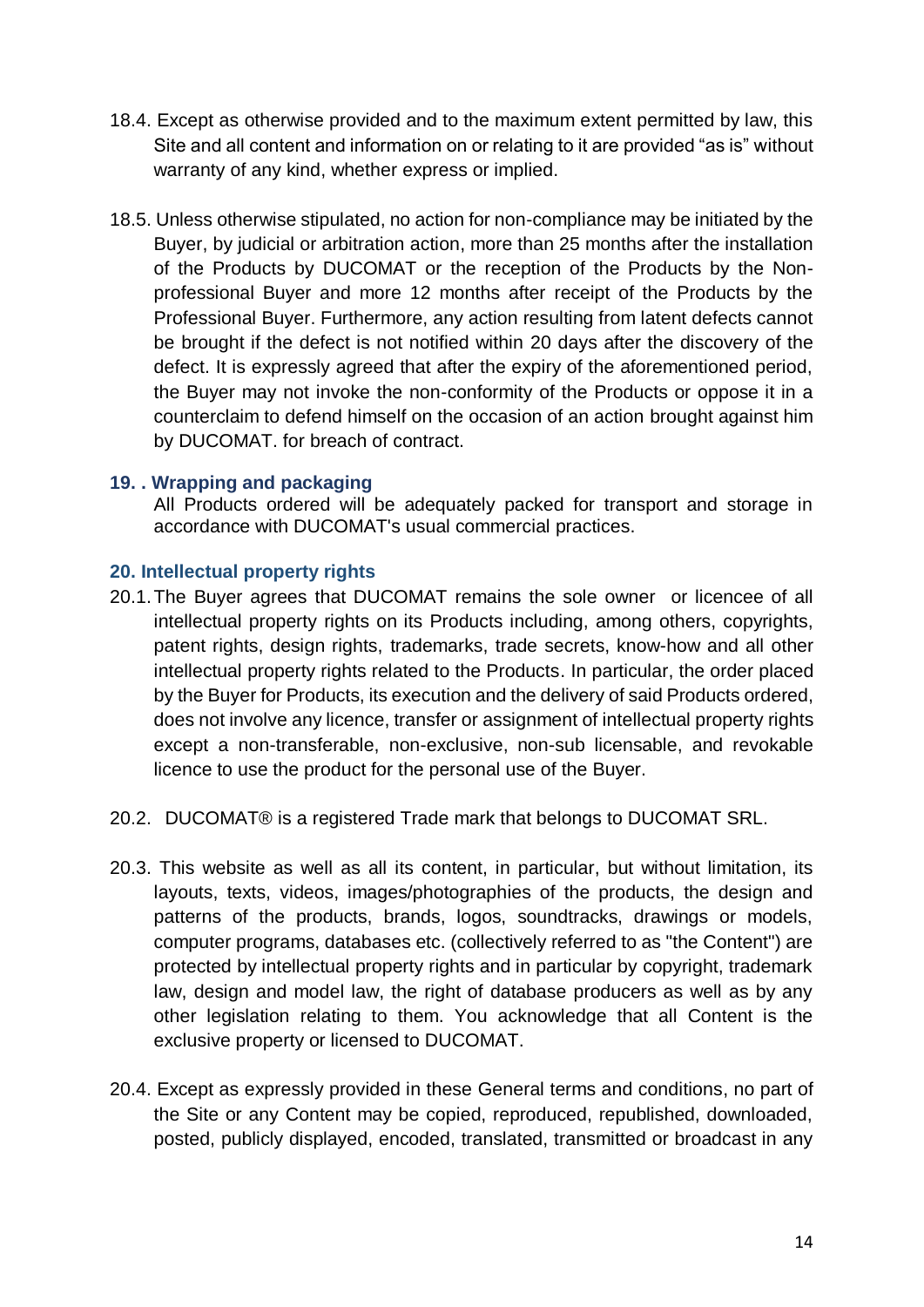way on another computer, server, website or publication or distribution medium for any purpose whatsoever, without the prior written consent of DUCOMAT.

20.5. As part of the use of this Site, DUCOMAT grants you a limited, non-exclusive, non-transferable, non-licensable and revocable license at any time without reason, in order to allow you to access the Site, to consult it and to make a purchase, print or download on a durable media the offerings provided that (1) you do not delete the copyright notices on the copies of these documents, (2) you use the Site and information obtained for your personal use and you do not copy or publish this information on a networked computer and you do not distribute it in any media, (3) you do not make any modifications to this information.

# **21. Access to the Site and availability**

- 21.1. All connections to our Site implies minimum knowledge and your acceptance of the characteristics and limits of Internet network, in particular its technical performance, response times for consulting, querying or transferring information, the risks of interruption, and more generally, the risks inherent in any connection and transmission on the Internet or on mobile telephone networks, the lack of protection of certain data against possible misappropriation and the risks of contamination by viruses circulating on the Internet and mobile telephone networks.
- 21.2. You acknowledge that you have ensured that the technical characteristics of your connection, your hardware and the software you use allow you to access the DUCOMAT Site under good conditions.
- 22.3. DUCOMAT cannot under any circumstances be held responsible, without being exhaustive, of the following:

• the transmission and reception or non-receipt of any data and/or information on the Internet or on mobile telephone networks;

• any malfunction of the Internet and mobile telephone networks preventing the smooth running of a purchase;

- failure of any receiving equipment or communication lines;
- loss of any data;
- the operation of any software;
- the consequences of any computer virus or bug, anomaly, technical failure;
- any damage caused to a User's computer or Mobile Phone;
- any technical, hardware and software failure of any kind that has damaged a User's computer and/or Mobile Phone.
- 22.4. It is your responsibility to take all appropriate measures to protect your own data on your computer, tablet and/or mobile phone against any third party attack.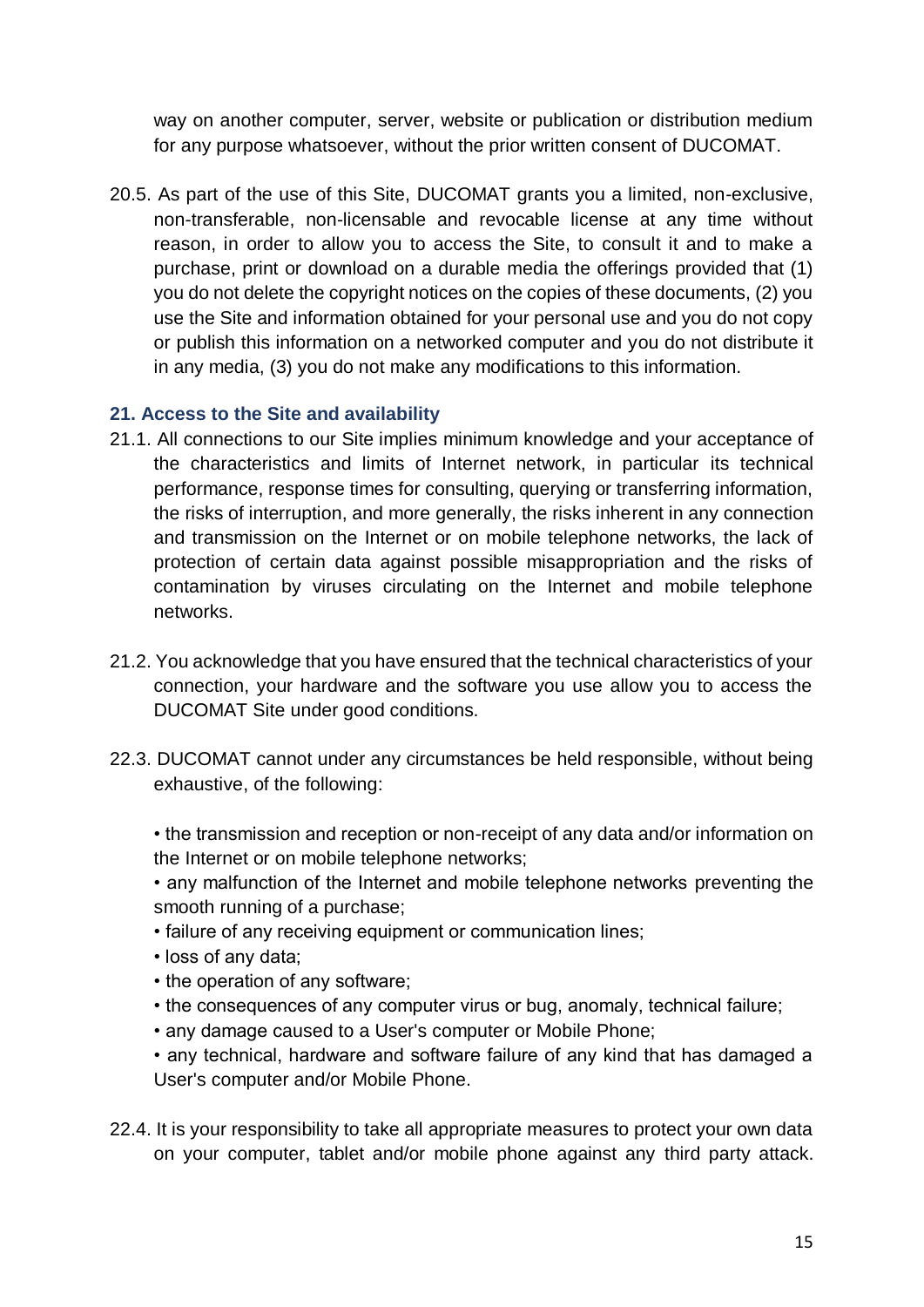DUCOMAT is also only bound by an obligation of means in the presentation of its Products for sale via its Site.

22.5. Our Site is in principle accessible 7 days a week and 24 hours a day, except for maintenance interruption, scheduled or not, or in the event of force majeure.

### **23. Personal data**

Your personal data is collected by DUCOMAT in accordance with its Privacy Policy which you will find on our Site and which you accept when buying a **Product** 

#### **24. Archiving**

DUCOMAT will archive your invoices on a reliable and durable backup media. DUCOMAT's computerized record will be considered as valid proof of communications, orders, payments and transactions between the parties.

#### **25. Force Majeure**

25.1. A party is not liable for a failure to perform any of his obligations in so far as he proves:

a) that the failure was due to an impediment beyond his control, and b) that he could not reasonably be expected to have taken into account the impediment and its effects upon his ability to perform at the time of the conclusion of the Contract, and c) that he could not reasonably have avoided or overcome it or its effects. Force majeure as used herein means, without limitation, war, riots, civil disorder, earthquake, fire, explosion, storm, flood or other adverse weather conditions, strikes, lockouts or other industrial action (except where such strikes, lockouts or other industrial action are reasonably within the power of the Party invoking Force Majeure to prevent).

- 25.2.In the absence of proof to the contrary, the following events affecting a party shall be presumed to fulfil conditions (a) and (b) under paragraph 1 of this Clause: (i) war (whether declared or not), hostilities, invasion, act of foreign enemies, extensive military mobilisation; (ii) civil war, riot, rebellion and revolution, military or usurped power, insurrection, act of terrorism, sabotage or piracy; (iii) currency and trade restriction, embargo, sanction; (iv) act of authority whether lawful or unlawful, compliance with any law or governmental order, expropriation, seizure of works, requisition, nationalisation; (v) plague, epidemic, natural disaster or extreme natural event; (vi) explosion, fire, destruction of equipment, prolonged break-down of transport, telecommunication, information system or energy; (vii) general labour disturbance such as boycott, strike and lock-out, go-slow, occupation of factories and premises.
- 25.3. A party successfully invoking this Clause is relieved from its duty to perform its obligations under the contract and from any liability in damages or from any other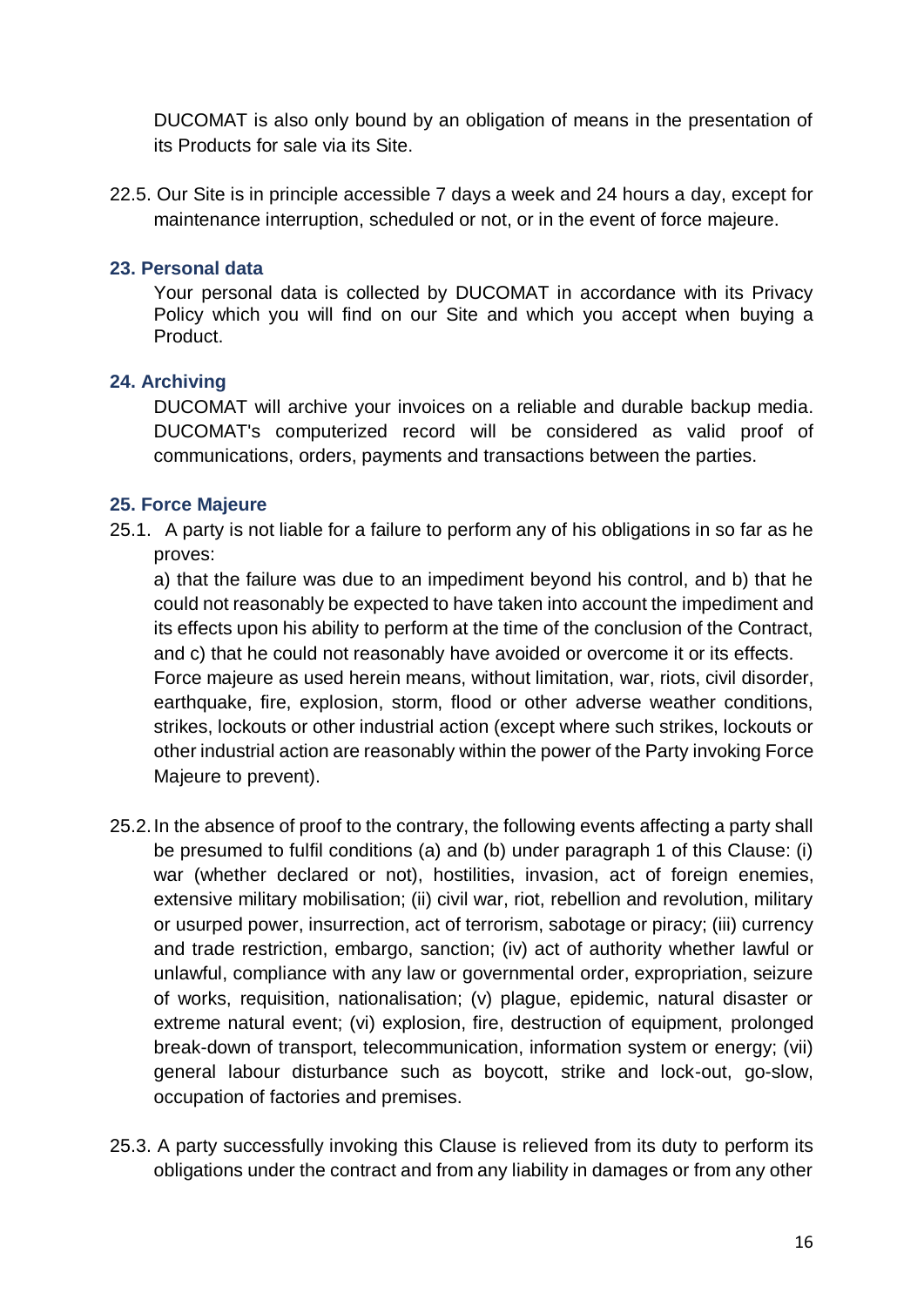contractual remedy for breach of contract, from the time at which the impediment causes inability to perform, provided that the notice thereof is given without delay. If notice thereof is not given without delay, the relief is effective from the time at which notice thereof reaches the other party. Where the effect of the impediment or event invoked is temporary, the above consequences shall apply only as long as the impediment invoked impedes performance by the affected party. Where the duration of the impediment invoked has the effect of substantially depriving the contracting parties of what they were reasonably entitled to expect under the contract, either party has the right to terminate the contract by notification within a reasonable period to the other party. Unless otherwise agreed, the parties expressly agree that the contract may be terminated by either party if the duration of the impediment exceeds 120 days

#### **26. Nullity of a clause**

The nullity or invalidity of one of the clauses of these general terms and conditions cannot affect the validity or applicability of the other clauses. If necessary, the parties undertake to replace the null or inapplicable clause with a valid clause which is closest from an economic point of view to the null or inapplicable clause.

#### **27. Non-waiver of rights**

The failure by DUCOMAT to exercise any rights available to it, whether under the Contract or otherwise, shall not be deemed for any purposes constitute a waiver by DUCOMAT of any such right or any remedy associated therewith, and shall not relieve the other Party of any of its obligations under the Contract.

# **28. Applicable law and litigation**

Any disputes relating to the interpretation and execution of these general conditions of sale is governed by the laws of Belgium.

1. With regard to professional clients:

Only the courts of the judicial district of Liège are competent.

2. With regard to consumer customers:

In accordance with article 624, 1°, 2° and 4° of the Judicial Code, the following judges will be, at the choice of the applicant, competent to hear the application:

The judge of the domicile of the defendant or one of the defendants;

The judge of the place in which the obligations in dispute or one of them arose or in which they are, have been or must be performed.

If you are a consumer and your usual residence is located in a country of the European Union, you benefit from rights protecting you under the mandatory provisions of the law applicable in your country of residence. The European Commission provides an online dispute resolution platform which you can access here: http://ec.europa.eu/consumers/odr/. You acknowledge that,